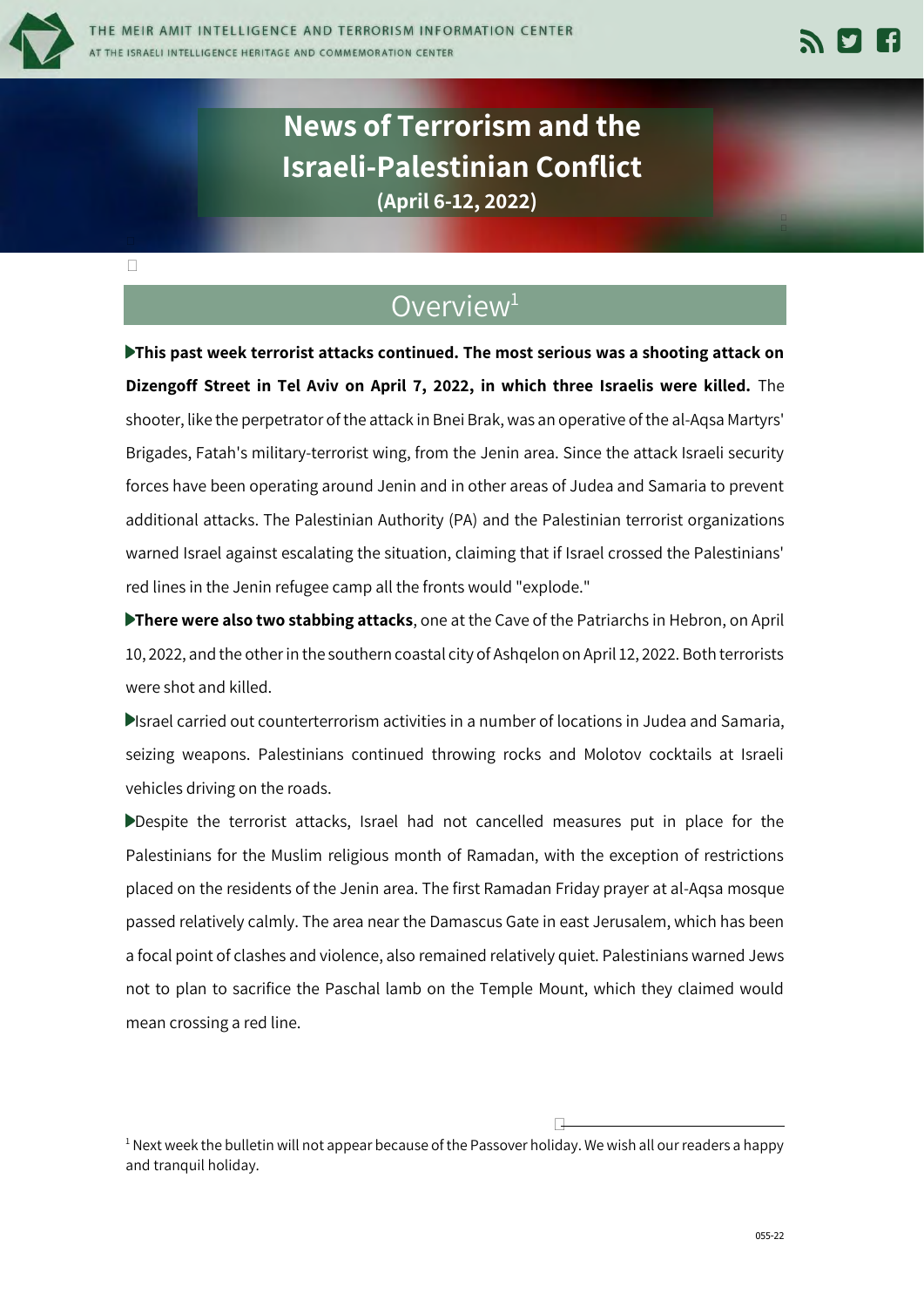The names of the two terrorists, who carried out the shooting attacks in Bnei Brak and Tel Aviv, which were condemned by Mahmoud Abbas, were not on the list of names of Palestinians killed issued by Wafa, the official Palestinian news agency.

# Judea and Samaria

## **Attacks and attempted attacks**

#### **Shooting attack on Dizengoff Street in Tel Aviv**

On the evening of **April 7, 2022**, a Palestinian armed with a handgun, later identified as Raad Fathi Zidan Hazzam, 29, an operative of Fatah's military-terrorist wing, the al-Aqsa Martyrs' Brigades, from the Jenin refugee camp, went to a crowded bar on Dizengoff Street in Tel Aviv. He shot at bar patrons from point-blank range, killing two and mortally injured a third, who died in a hospital, and wounded six others, three of them seriously. He then fled the scene. Early the following morning he was located near a mosque in Jaffa, where he was shot and killed in an exchange of fire with Israeli security forces.<sup>2</sup>

Since the attack, Israeli security forces have been operating in the Jenin region and in a number of other locations in Judea and Samaria. The forces detain Palestinians suspected of terrorist activity and seize weapons. They are also searching for relatives of the terrorist who have gone into hiding. Riots developed in a number of locations between Palestinians and the Israeli forces. There were also several exchanges of fire between the forces and Palestinians who were waiting for them in ambush. On **April 12, 2022**, the **Jenin Battalion of the Palestinian Islamic Jihad (PIJ)** claimed responsibility two instances of gunfire targeting IDF soldiers operating in the Jenin area (Jenin Battalion Telegram channel, April 12, 2022).



**Israeli security forces in Nablus (al-Hayat al-Jadeeda Facebook page, April 11, 2022)**

 $2$  For further information, see the April 11, 2022 bulletin, "Palestinian responses to the terrorist attack in Tel Aviv and to the subsequent activities of the Israeli security forces in Judea and Samaria."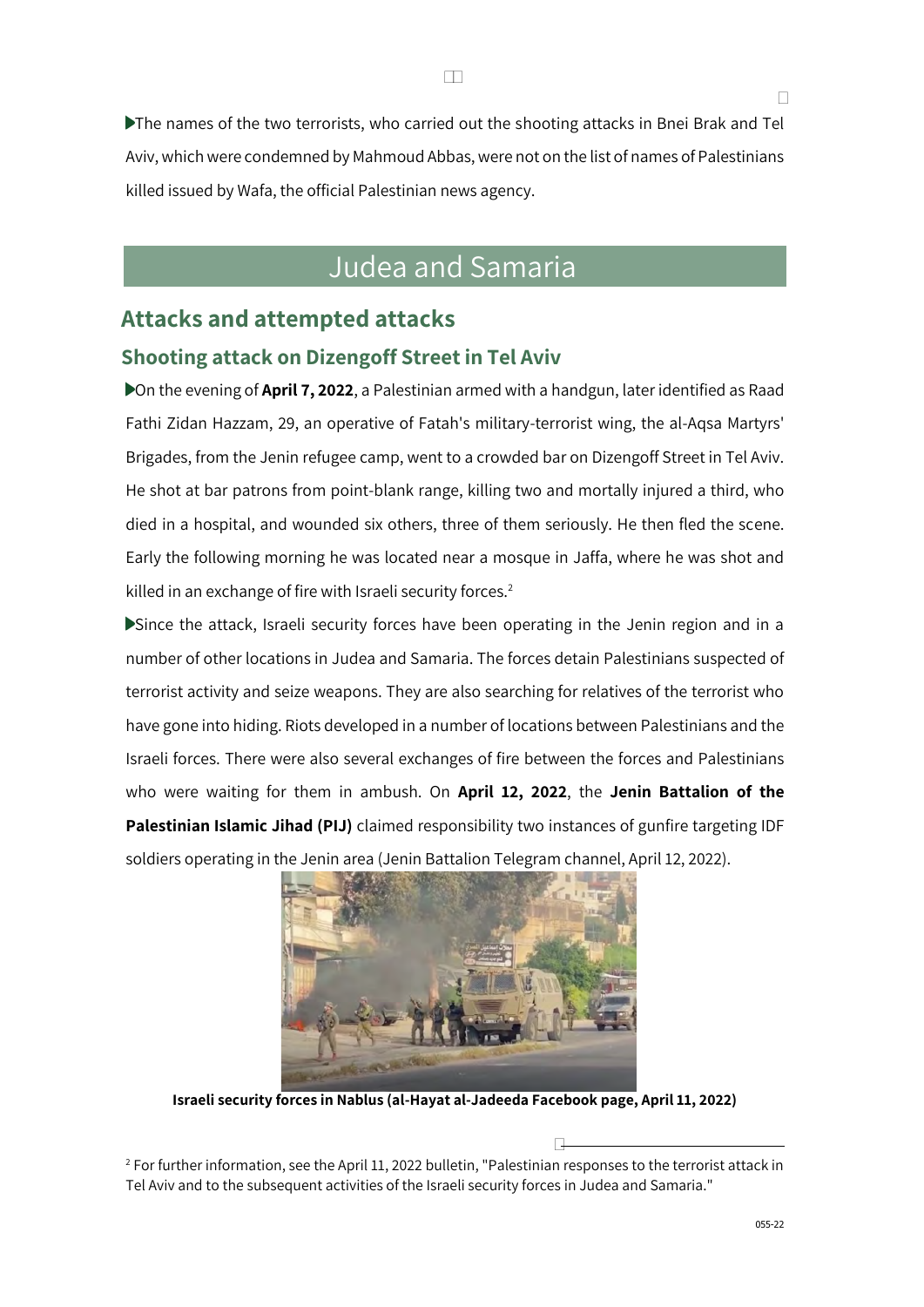"Knowledgeable sources" told the London-based al-Quds al-Arabi that the PIJ's Jenin Battalion had increased its activity after the terrorist attack in Tel Aviv as part of a general alert in the Jenin refugee camp and in preparation for Israeli action. They increased patrols lest Israeli forces enter the camp, including special forces. **Senior PIJ figure Da'ud Shehab** said the threat of a broader activity in the refugee camp like the one in 2002 (Operation Defensive Shield) still existed, and the organization was on alert. He warned of the consequence of such an activity would be a "declaration of war" that would influence all the "arenas." He claimed the "resistance" [i.e., the terrorist organizations] was prepared for every eventuality (al-Quds al-Arabi, April 11, 2022). The Jenin Battalion also issued a video stating its intention to defend the city from Israeli actions. The video has scenes of Israeli security force action in Jenin (Filastin al-Yawm, April 11, 2022).



#### **Right: The Palestinian terrorist organizations in the Jenin refugee camp join forces to combat Israel (Filastin al-Yawm Twitter account, April 11, 2022). Left: Cartoon in the Hezbollah-affiliated Lebanese newspaper al-Akhbar glorifying the armed attacks of the Jenin terrorist organizations (al-Akhbar, April 11, 2022)**

Various other terrorist organizations, as well as the PA, also warned Israel not to escalate the situation, stating that crossing red lines in the Jenin refugee camp would lead to an "explosion on all fronts" (al-Mayadeen, April 11, 2022). The main statements were the following:

At the weekly government meeting, **PA Prime Minister Muhammad Shtayyeh** condemned Israel's actions, from Jenin to Hebron, especially in Jerusalem, as well as the repeated "raids" of the Temple Mount compound. He said the Israeli government was escalating its aggression against the Palestinians in every location, adding that the calls of the Israeli leadership to arm the general public was incitement to escalation and a call to murder. He accused Israel of implementing a policy of shooting to kill, which served the political objectives of the government coalition.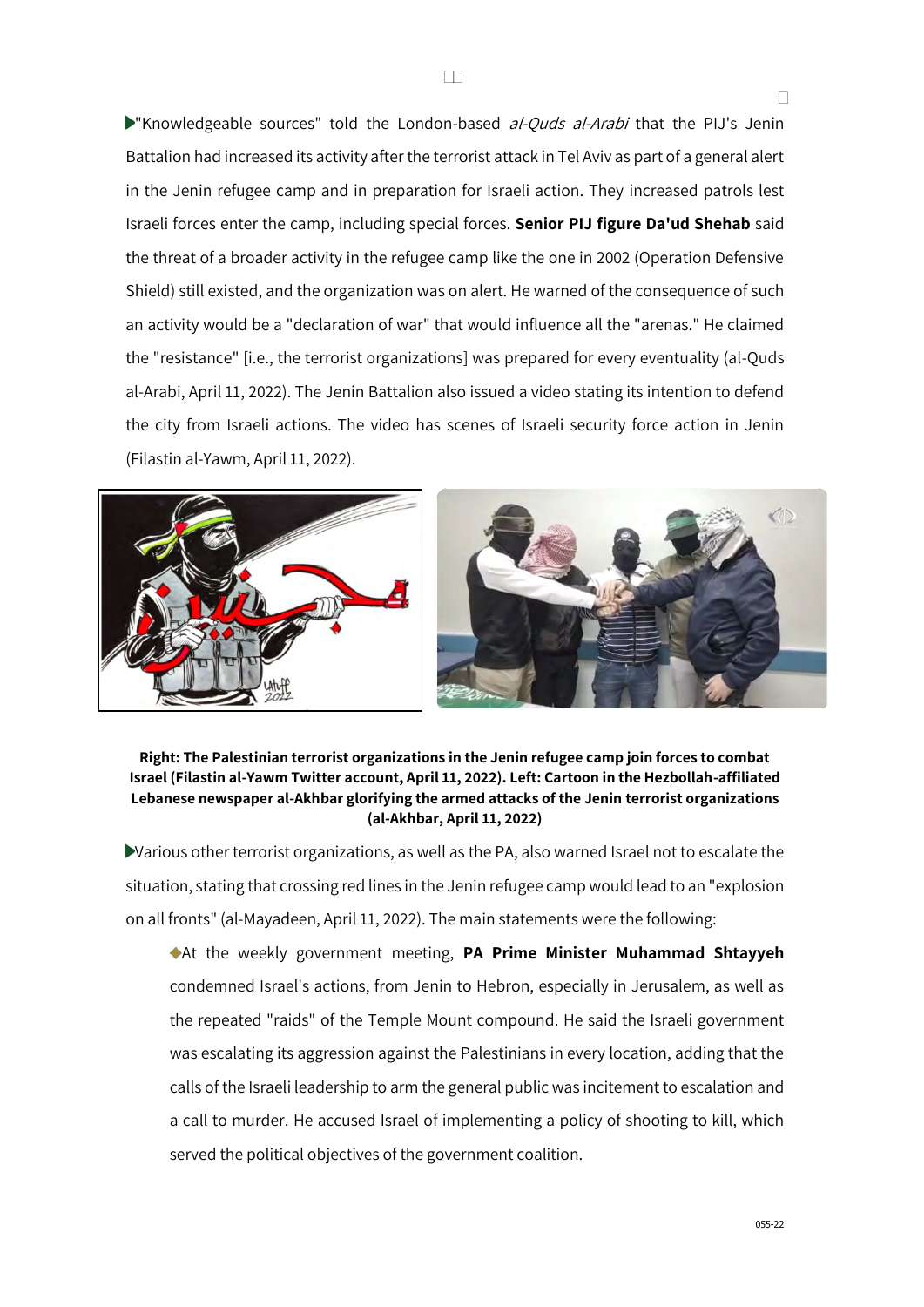**The Fatah movement** accused Israel of escalation and warned that sooner or later Israel would pay the price. According to Fatah, Israel was responsible for the situation because it violated the rights of the Palestinians and had closed the door to a peace process which could resolve the conflict (Wafa, April 11, 2022).

Spokesmen for the **terrorist organizations in the Gaza Strip** said they would not remain idle in the face of Israel's actions, adding that Israel would bear the responsibility for an escalation. They declared Friday, **April 15, 2022**, the second Friday of Ramadan, as "the Friday of loyalty to Jenin." They called on Gazans to go out into the streets to show their support for the Palestinians in the West Bank (al-Quds, April 11, 2022).

**Hamas spokesman Hazem Qassem** said the [Palestinian terrorist] organizations were prepared should the need arise to "intervene" to defend the Jenin refugee camp and Jerusalem. He said Israel would bear the responsibility for an escalation (Shehab, April 11, 2022).

## **Stabbing attack in Hebron**

On **April 10, 2022**, a Palestinian woman armed with a knife went to the Cave of the Patriarchs in Hebron and stabbed a Border Police fighter. Police stationed at the site shot and killed her. The Palestinian media reported she was **Maha Kazem Awad al-Zaatri**, 24, from Hebron (Sanad, April 10, 2022).

## **Stabbing attack in Ashqelon**

On the morning of **April 12, 2022**, an officer in the Israeli police force was stabbed at a construction site in Ashqelon. He was on duty at the time and examining a Palestinian at the site who had roused his suspicions. During the security check the Palestinian took out a knife and stabbed the policeman, who shot and killed him. The terrorist was a resident of Hebron and about 40 years old (Israel Police Force spokesman's unit, April 12, 2022).

The Palestinian media reported the Palestinian was **Abdallah Taysir Srour**, 40, from Hebron. He was reportedly employed as a worker in Israel (Shafa News, April 12, 2022). The Palestinian report did not mention he had stabbed an Israeli policeman.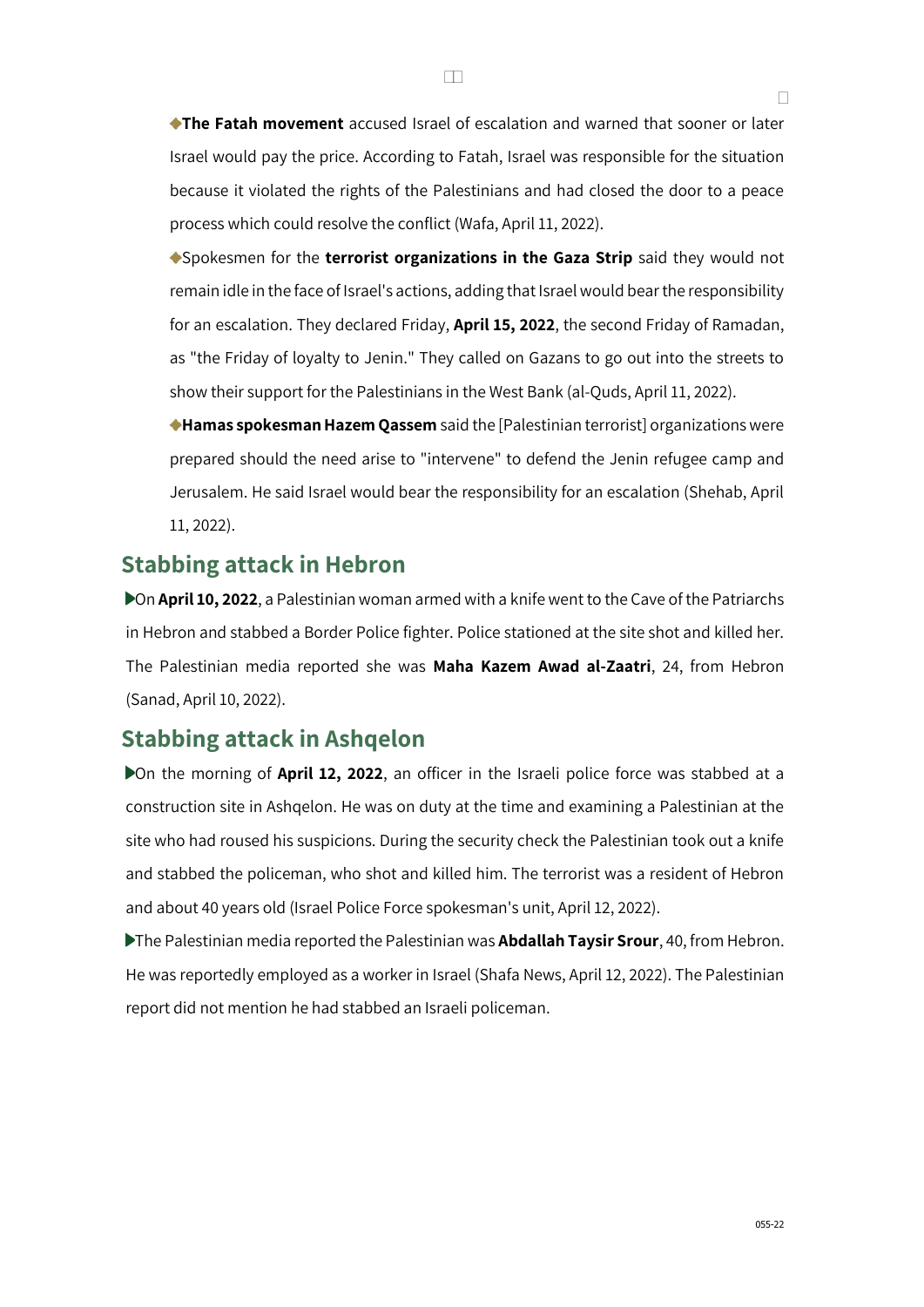



**Right: The knife used in the attack (Israel Police Force spokesman's unit, April 12, 2022). Left: Terrorist Abdallah Srour (Shafa News, April 12, 2022)**

### **Hezbollah leader relates to the events**

**Hezbollah leader Hassan Nasrallah** gave a speech in which he talked about the terrorist attacks in Israel. He said his organization absolutely supported the Palestinian people and their actions. He said Hezbollah was the Palestinian people's partners in the battle and in creating the "victory." Regarding the position of the Arab states on the attacks, he said they were fooling themselves if they thought their position would lead young Palestinians to retreat (al-Mayadeen, April 11, 2022).

## **Palestinians killed in confrontations with Israeli security forces**

Before midnight on **April 10, 2022**, a young Palestinian was shot and killed while rioting against Israeli security forces in al-Khader, near Bethlehem. The Palestinian media reported he was **Muhammad Ali Ghanim**, 21, from al-Khader, a released prisoner (Wafa, April 10, 2022). He was given a military-type funeral. His body was wrapped for burial in a Palestinian flag and carried by Palestinian security force operatives (Wafa Facebook page, April 11, 2022).

**Muneir al-Jaghob, in charge of propaganda for Fatah's bureau of mobilization and organization**, issued a mourning notice from the Fatah branch in Bethlehem (below). It featured pictures of Yasser Arafat and Mahmoud Abbas as well as pictures of Ghanim (Muneir al-Jaghob's Twitter account, April 11, 2022).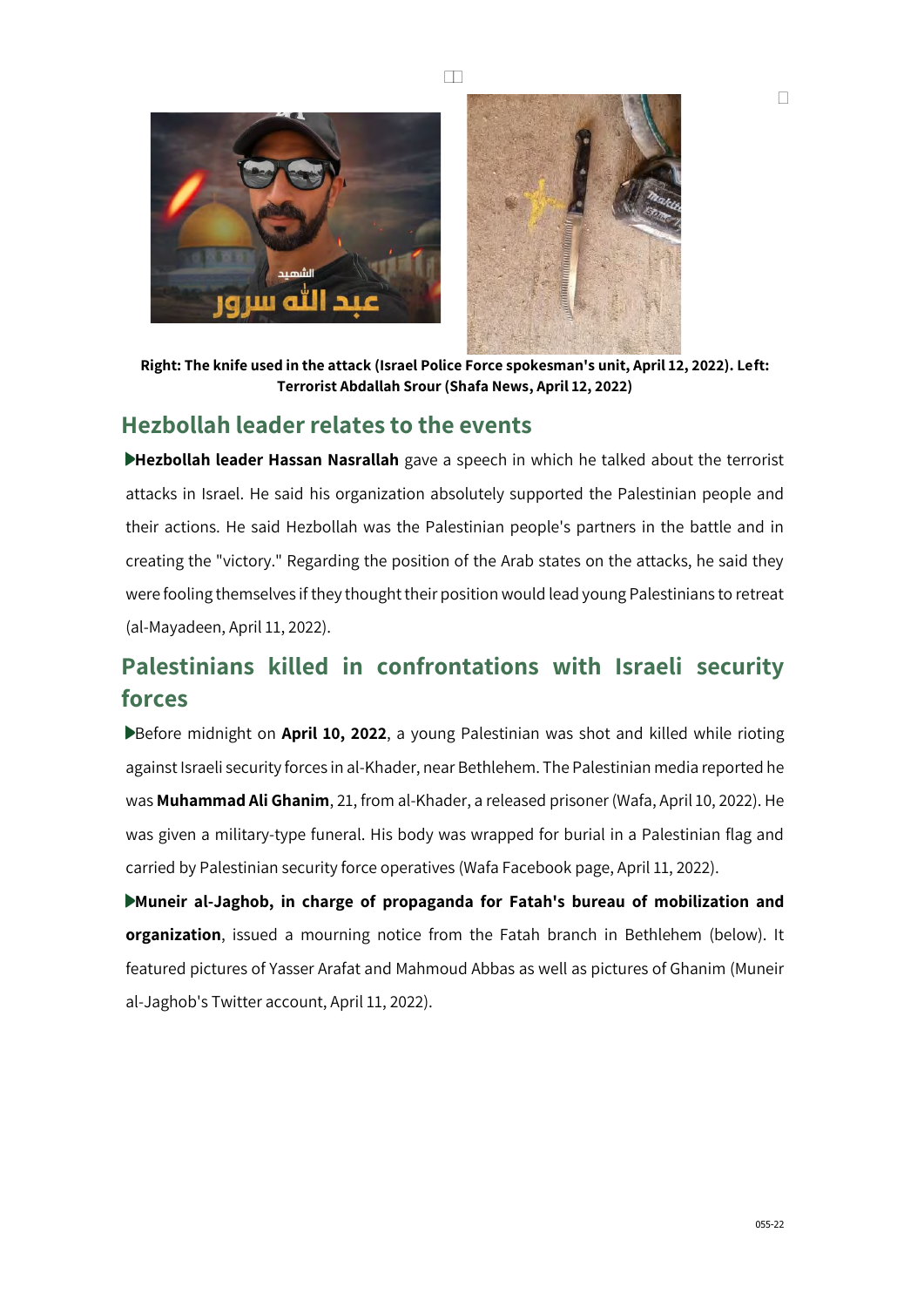

**Right: Fatah's mourning notice. Left: Ghanim waves a Fatah flag (Muneir al-Jaghob's Twitter account, April 11, 2022)**



#### **The military-type funeral held in al-Khader (Wafa Facebook page, April 11, 2022)**

On **April 10, 2022**, a Palestinian woman ran towards Israeli security force near Husan in Gush Etzion, arousing their suspicions. The forces implemented procedure for detaining a suspect, including firing their guns into the air. The woman kept running towards them and they shot at her legs, wounding her. She received first aid at the site of the incident and was taken to a hospital. A search revealed she had not been armed (IDF spokesman, April 10, 2022).

The ministry of health in Ramallah reported the death of **Ghada Ibrahim Sabatreen**, 45, from Husan, a widow with six children. According to reports, she had lived in Jordan and after her husband died a year ago she returned to Husan, where she grew up (al-Quds, April 11, 2022). Reportedly, she died of blood loss. The Palestinian media described her death as an "execution," claiming she had been killed without endangering the soldiers.

**PA government spokesman Ibrahim Melhem**, acting for Muhammad Shtayyeh, issued a condemnation of her death, saying Israel was responsible. He said it had been an act of "organized governmental terrorism" which the international human rights organizations had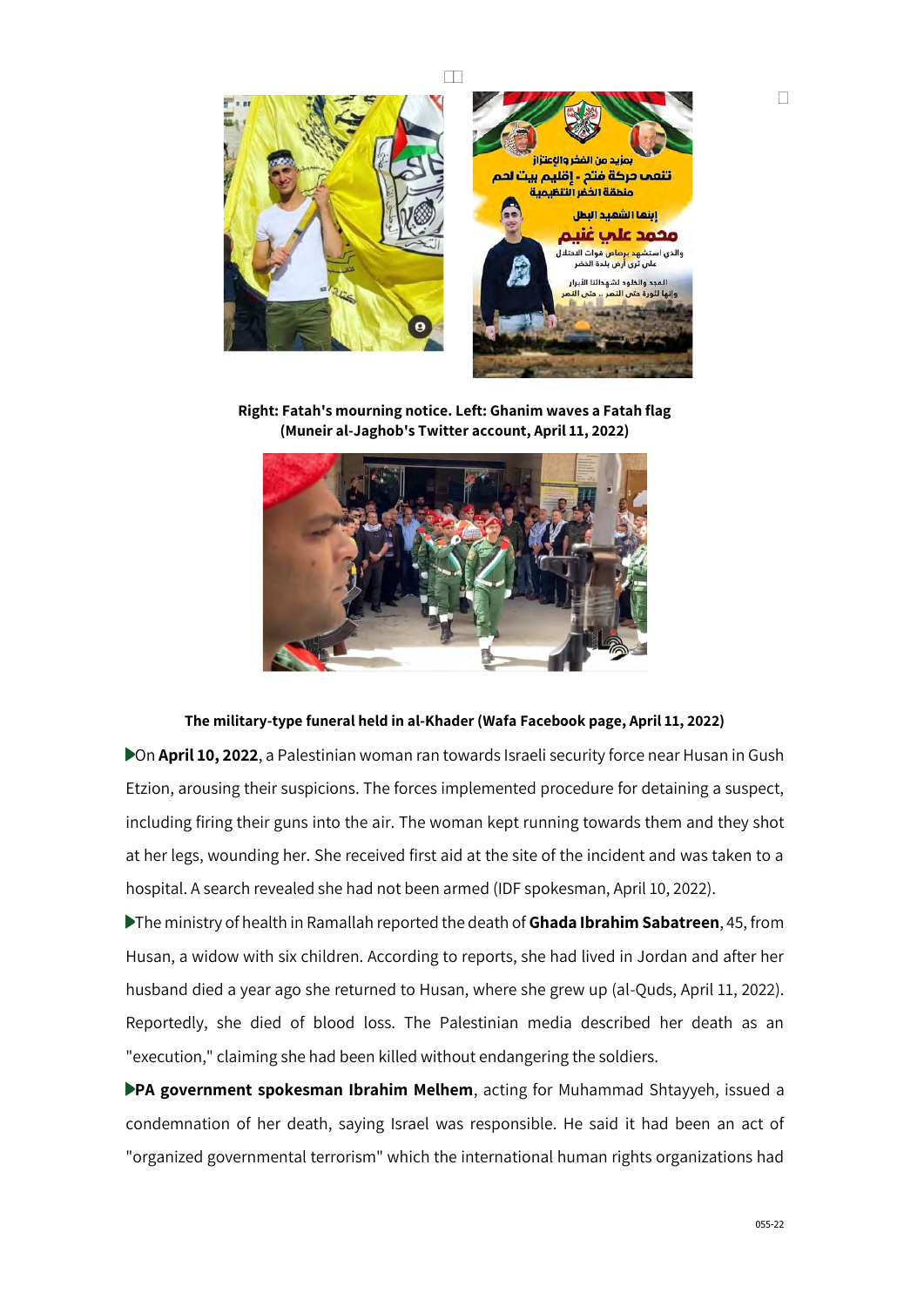to condemn and put a stop to (Ibrahim Melhem's Twitter account, April 10, 2022). Muhammad Shtayyeh also mentioned her death at the weekly government meeting, where the government decided to take responsibility for raising her children, who would be turned over to the ministry of religious affairs (Muhammad Shtayyeh's Facebook page, April 11, 2022).

Following her death (and the death of the man who took a weapon from a woman soldier and who later turned out to be Jewish), **the PA foreign ministry** said the incidents reflected "fascism and racism" and incitement for indiscriminate killing of Palestinians. According to the ministry, it showed how Israel considered every Palestinian a target that could be unjustly shot at, even if the Palestinian did not present a danger to IDF soldiers. Her death, complained the ministry, had not been condemned in Israel and was not being investigated. The ministry called on the international community not only to condemn Israel but to impose sanctions and deter it [from further such incidents]. In its appeal to the International Criminal Court the ministry asked the Court to end its silence and investigate [Israel's alleged] crimes (PA foreign ministry website, April 11, 2022).



**A cartoon from al-Hayat al-Jadeeda, the PA's official newspaper. The eyes have been replaced by six weeping children (al-Hayat al-Jadeeda, April 11, 2022)**

## **Counterterrorism activities**

On **April 10, 2022**, an IDF force in the Jenin area saw a bag being thrown out of a vehicle. The bag held an improvised Carlo machinegun which was transferred to the Israeli security forces for examination (Rescue Without Borders in Judea and Samaria, April 10, 2022).

On **April 6, 2022**, the Israeli security forces detained a Palestinian suspected of engaging in terrorist activities in the Jenin refugee camp. A pipe bomb was found hidden in a motor scooter near his house. He was taken for interrogation (Israel Police Force spokesman's unit, April 6, 2022).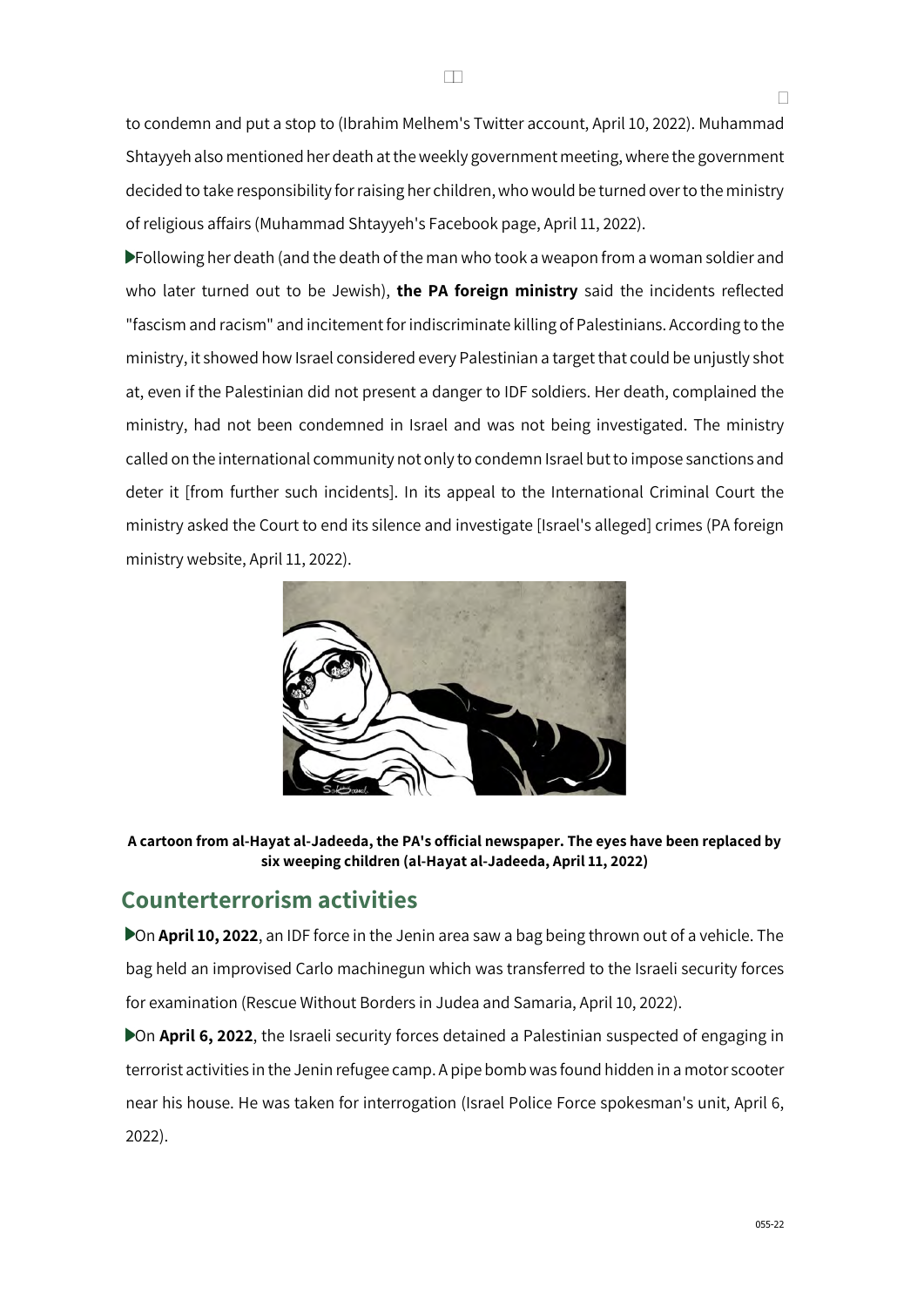



**Right: Machinegun seized by the Israeli security forces (Israel Police Force spokesman's unit, April 6, 2022). Left: The IED found in a bag (Rescue Without Borders in Judea and Samaria, April 10, 2022)**

On **April 6, 2022**, three Palestinians who went to the Old City of Jerusalem underwent a security check by Border Police fighters stationed at the site. One of them had a knife, which fell on the ground. The Palestinians were from Nablus and had arrived without permits to enter Israel. They were detained and taken for interrogation (Israel Police Force spokesman's unit, April 6, 2022).



**Knife carried by one of the Palestinians (Israel Police Force spokesman's unit, April 6, 2022)**

The Israeli security forces prevented weapons from being smuggled through the Jordan Valley. The weapons seized included 19 handguns, three Kalashnikov assault rifles, two M-16 assault rifles, one shotgun and four ammunition magazines (IDF spokesman, April 6, 2022).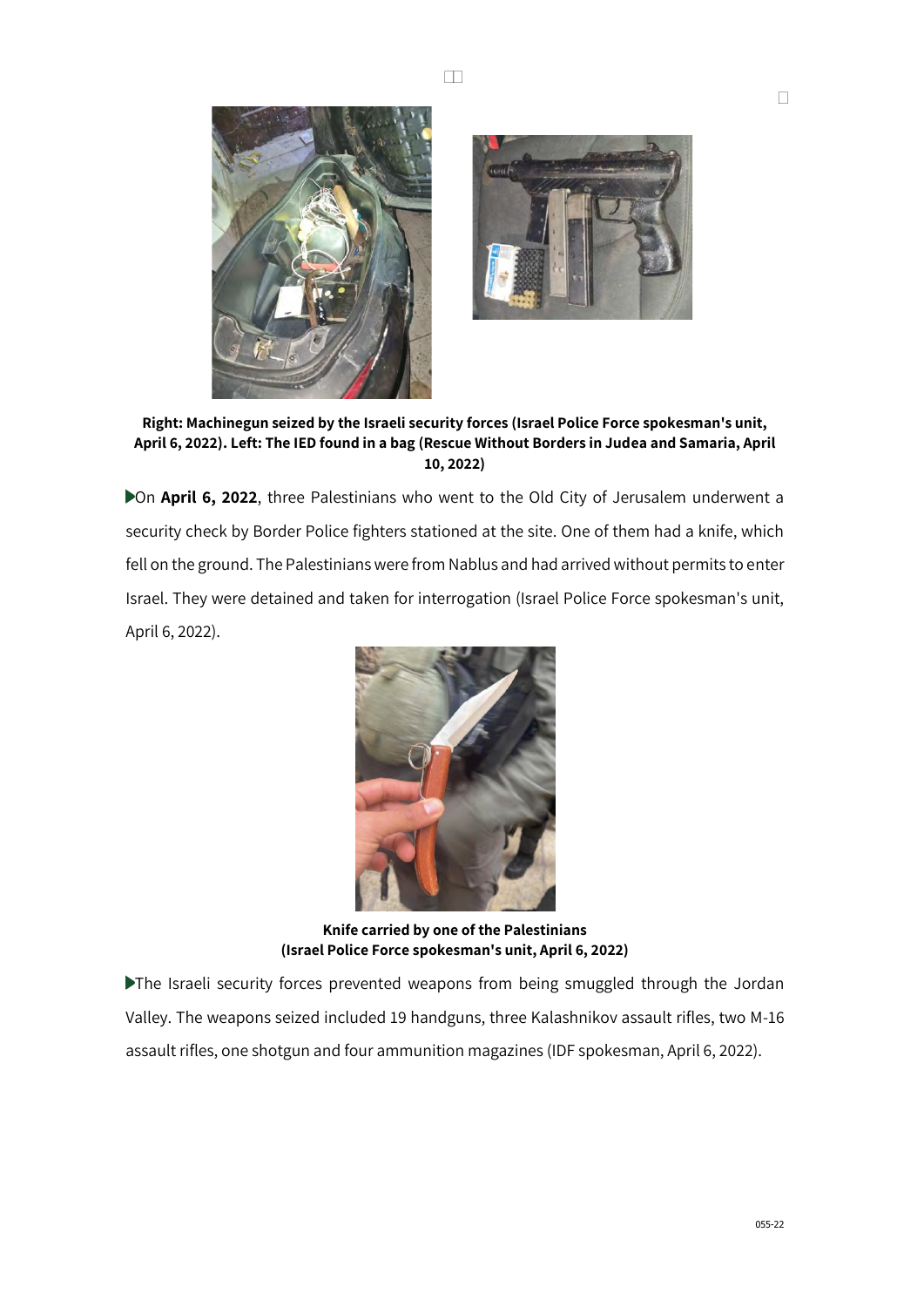

**Weapons seized by the Israeli security forces (IDF spokesman, April 6, 2022)**

## **Joseph's Tomb vandalized**

On the night of **April 9, 2022**, dozens of Palestinians broke into the compound of Joseph's Tomb in Nablus. They rioted, set fire to rooms, vandalized property and tombs and the tombstone on Joseph's grave, and caused a significant amount of damage. The Palestinian media reported the event as a "parade of Palestinians" which began in the center of Balata Rafah Crossing [east of Nablus] to protest the IDF activity in Jenin. The Palestinians reached the Tomb and began rioting. According to the Palestinian media, a force of Palestinian police arrived and dispersed them. The following day as well, Palestinians entered the compound intending to vandalize it (Safa, April 11, 2022).



**Damage done by Palestinian vandals (Rescue Without Borders in Judea and Samaria, April 10, 2022)**

**Israeli Defense Minister Benny Gantz** condemned the vandalization of Joseph's Tomb and sent a strong message to the PA. He said Israel would repair the damage, quickly restore the Tomb to its status quo ante and make certain such an event did not repeat itself (Benny Gantz's Twitter account, April 10, 2022). **Nablus governor Ibrahim Ramadan** said in response that Joseph's Tomb was the responsibility of the PA and registered as a Muslim religious site with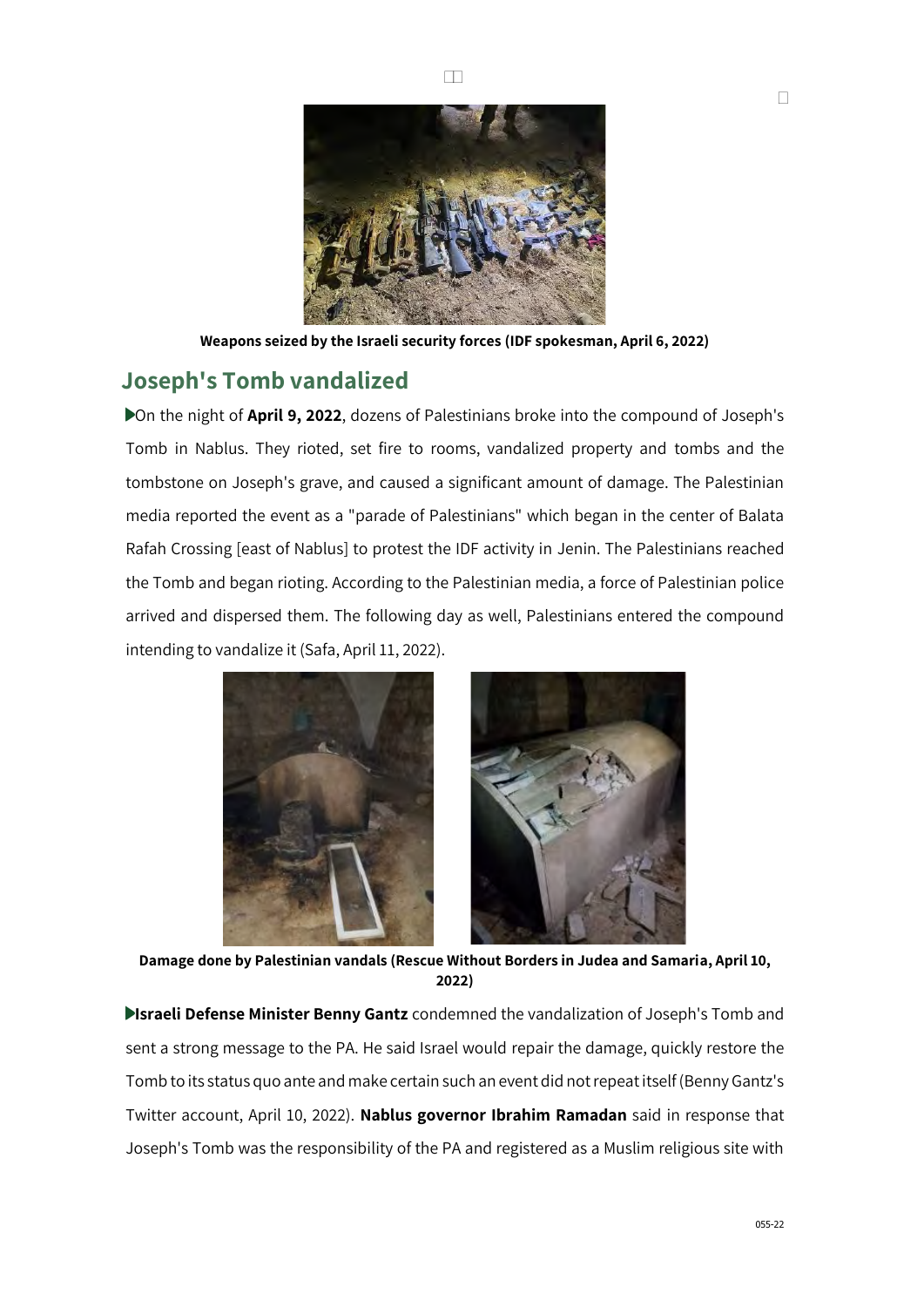the ministry of endowments. The PA, he said, would repair it and not allow any foreign agency to intervene in its restoration (Ibrahim Ramadan's Facebook page, April 10, 2022).

On **April 11, 2022**, two Orthodox Jews attempted to enter Joseph's Tomb without previously coordinating with the IDF. Palestinians shot at them as they drove on the road near the Balata refugee camp which led to the Tomb compound, seriously wounding them. They were evacuated to a hospital for medical treatment (Rescue Without Borders in Judea and Samaria, April 11, 2022).

### **Rocks, Molotov cocktails and other events**

**In Judea and Samaria Palestinians continued throwing rocks and Molotov cocktails at Israeli vehicles driving on the roads** (For further information, see the **Appendix**).

#### $\Omega$  $\overline{2}$ 4 6 8 10 12 14 16 18 20 **Jan-20 Feb-20 Mar-20 Apr-20 May-20 Jun-20 Jul-20 Aug-20 Sep-20 Oct-20 Nov-20 Dec-20 Jan-21 Feb-21 Mar-21 Apr-21 May-21 Jun-21 Jul-21 Aug-21 Sep-21 Oct-21 Nov-21 Dec-21 Jan-22 Feb-22 Mar-22 Apr-22** 6 6 2 3 7 2 0 3 2 1  $2<sub>2</sub>$ 6  $\overline{2}$ 3 2 13 5 1 1 4 1  $\overline{A}$ 12 3 2 11 3

## **Significant Terrorist Attacks in Judea and Samaria since January 2020**<sup>3</sup>

## **Ramadan events**

On the eve of the Muslim religious month of Ramadan **Israeli Defense Minister Benny Gantz** issued a series of measures for the Palestinians, including putting no limit on entering al-Aqsa mosque for women, children under the age of 12 and men over the age of 50. He also authorized visits to blood relatives inside Israel for residents of Judea and Samaria and

 $3$  A significant attack is defined by the ITIC as involving shooting, stabbing, a vehicular attack, the use of IEDs, or a combination of the above. Stones and Molotov cocktails thrown by Palestinians are not included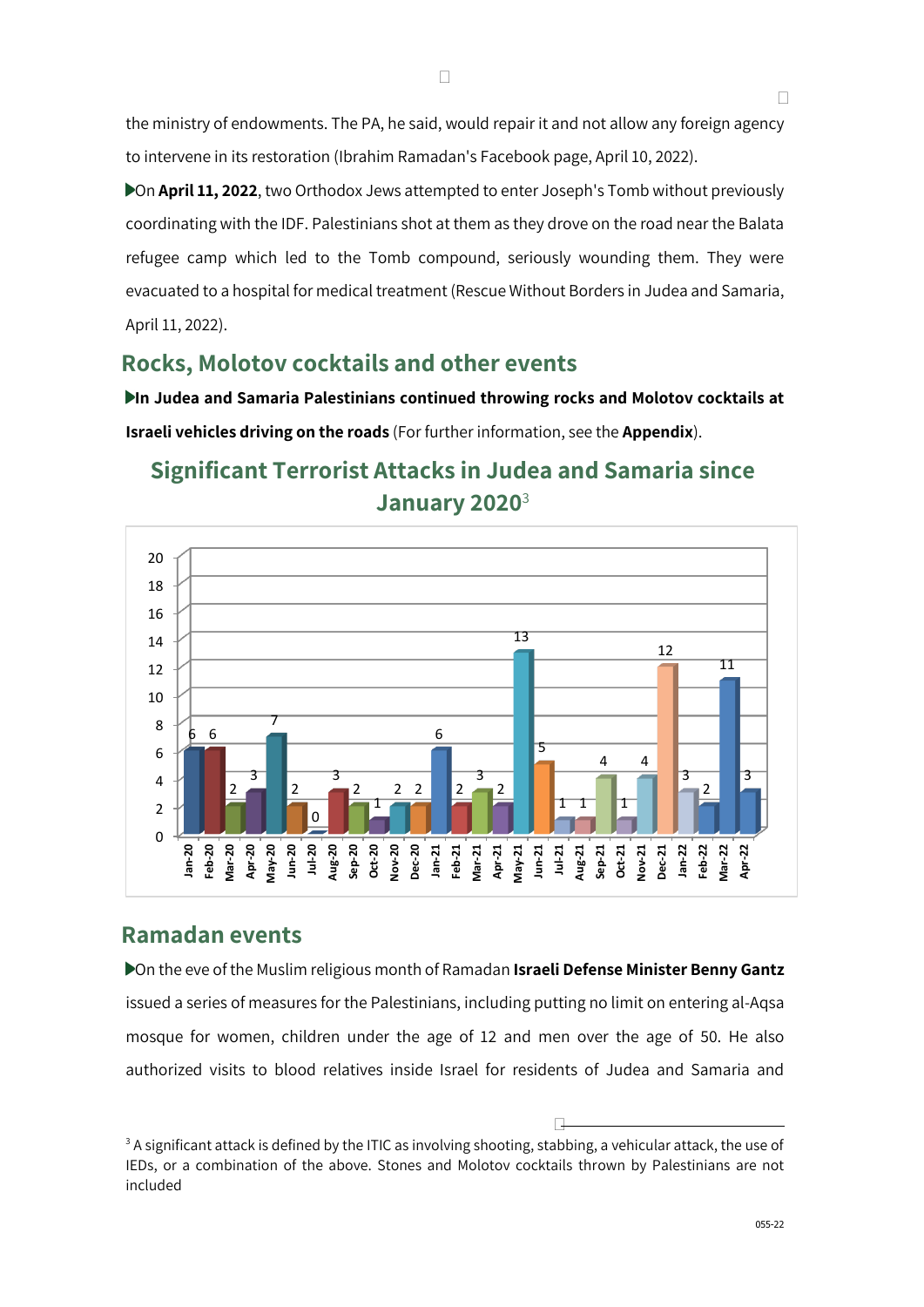lengthened working hours for the crossings. Immediately after the terrorist attack in Tel Aviv on April 7, 2022, Israel restricted the activity of residents of the Jenin District, including preventing them from going to al-Aqsa mosque to pray. Measures were not changed for residents living in other areas of Judea and Samaria.

The Palestinian media give particular coverage to the mass prayers held in the Temple Mount compound, the festive atmosphere and the lively commerce in the markets of the Old City of Jerusalem (Palinfo Twitter account, April 5, 2022; Twitter account of journalist Hassan Aslih, April 8, 2022). On Friday, **April 8, 2022**, the first Friday prayer of Ramadan was held. The previous day calls were heard for Muslim worshippers to come en masse to pray at al-Aqsa mosque, and an estimated 80,000 arrived (relatively fewer than in previous years). Most of them were from east Jerusalem or were Israeli Arabs. **Some gathered and chanted praise for the attack in Tel Aviv and support for Hamas' military-terrorist wing and its commander, Muhammad Deif**.





#### **Right: The evening prayer on the Temple Mount (Palinfo Twitter account, April 5, 2022). Left: The first Ramadan Friday prayer (Twitter account of journalist Hassan Aslih, April 8, 2022)**

The area near the Damascus Gate in east Jerusalem is a focal point for clashes between young Palestinians and the Israeli security forces, and every evening Palestinians gather there, but as opposed to last year, in recent days the tension and violence have lessened.

## **Palestinians threaten Jews not to plan to sacrifice the Paschal lamb on the Temple Mount**

Palestinians have warned Jews not to plan to sacrifice the Paschal lamb on the Temple Mount, which they refer to as "playing with fire" and "crossing red lines." The Palestinians said that provoking the sensibilities of Arabs and Muslims would mean the "beginning of black days for Israel" (al-Jazeera, April 12, 2022). "Sources" told Hezbollah-affiliated al-Mayadeen the Palestinian [terrorist] organizations had sent Egypt the message that [Jewish] religious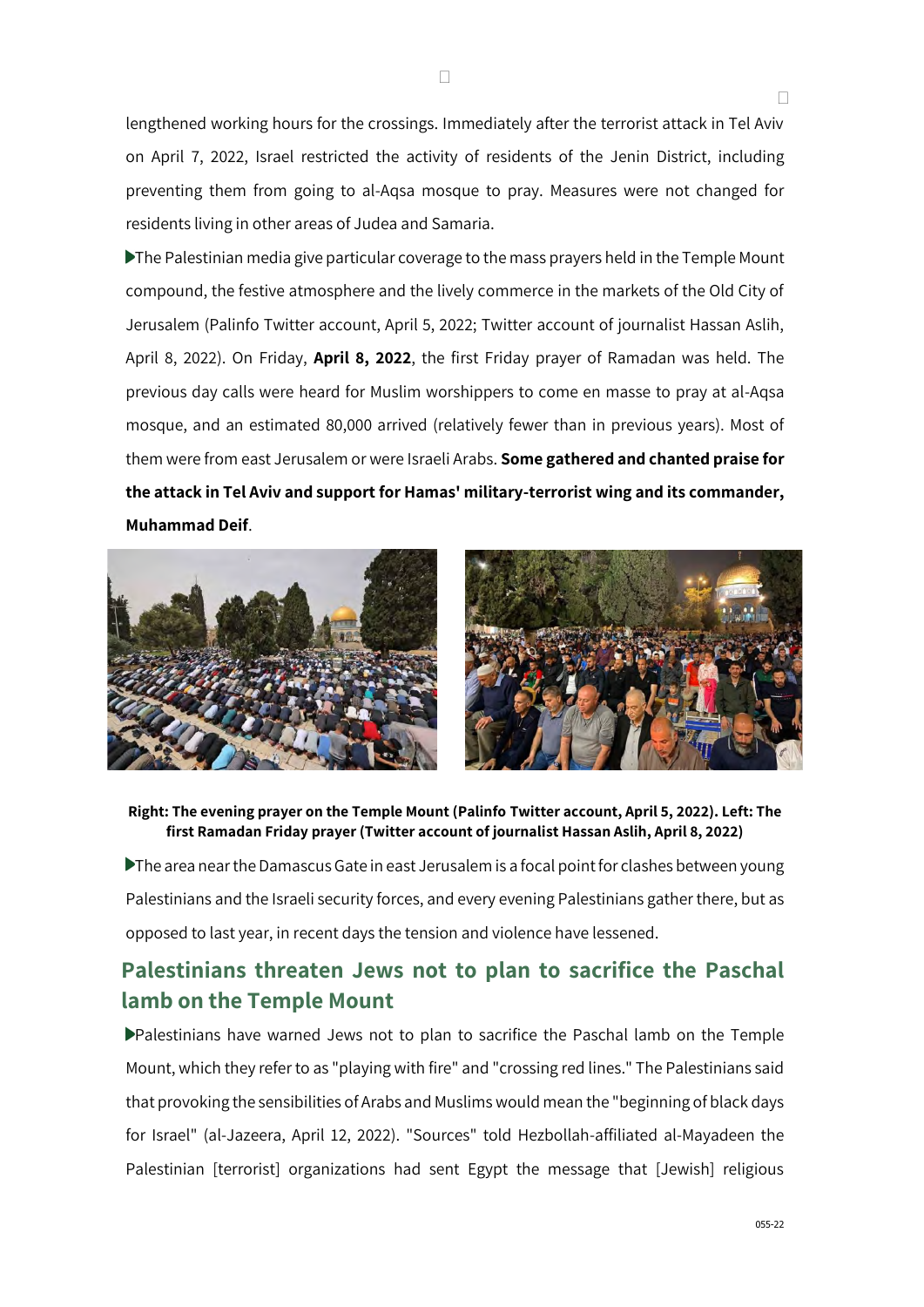ceremonies at al-Aqsa mosque, including sacrificing the Paschal lamb, crossed red lines (al-Mayadeen, April 11, 2022).

The Palestinian social networks posted an illustration about the intention of Israeli activists to slaughter the Paschal lamb near the Temple Mount compound. The illustration explains the significance of Passover, the date of the sacrifice of the Paschal lamb, the ceremonies celebrated during the holiday, feasting on the Paschal lamb and warning of the intention of activists from the Temple Institute<sup>4</sup> to invade the Temple Mount compound to sacrifice the Paschal lamb.



**Right: The illustration appearing in the Palestinian social networks. Left: The warning notice (al-Jazeera, April 11, 2022)**

<sup>4</sup> The Temple Institute is an organization in Israel focusing on trying to establish the Third Temple. Its long-term aims are to build the third Jewish temple on the Temple Mount.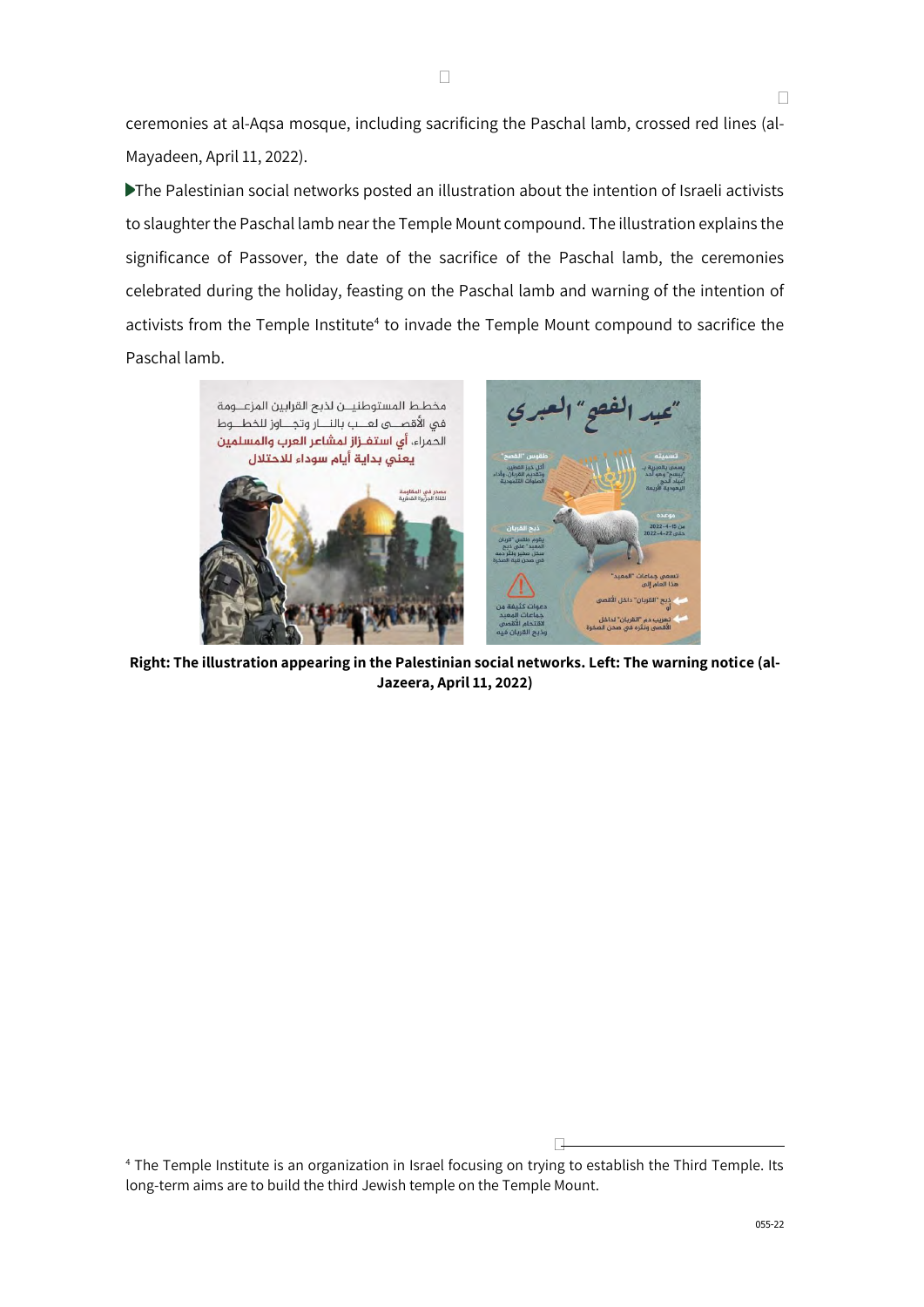## Israel's South

## **Rocket and mortar shell fire into Israel**

This past week no rocket or mortar shell hits were identified in Israeli territory.

## **Monthly Distribution of Rocket and Mortar Shell Fire since January 2020**



## **Annual Distribution of Rocket Hits**

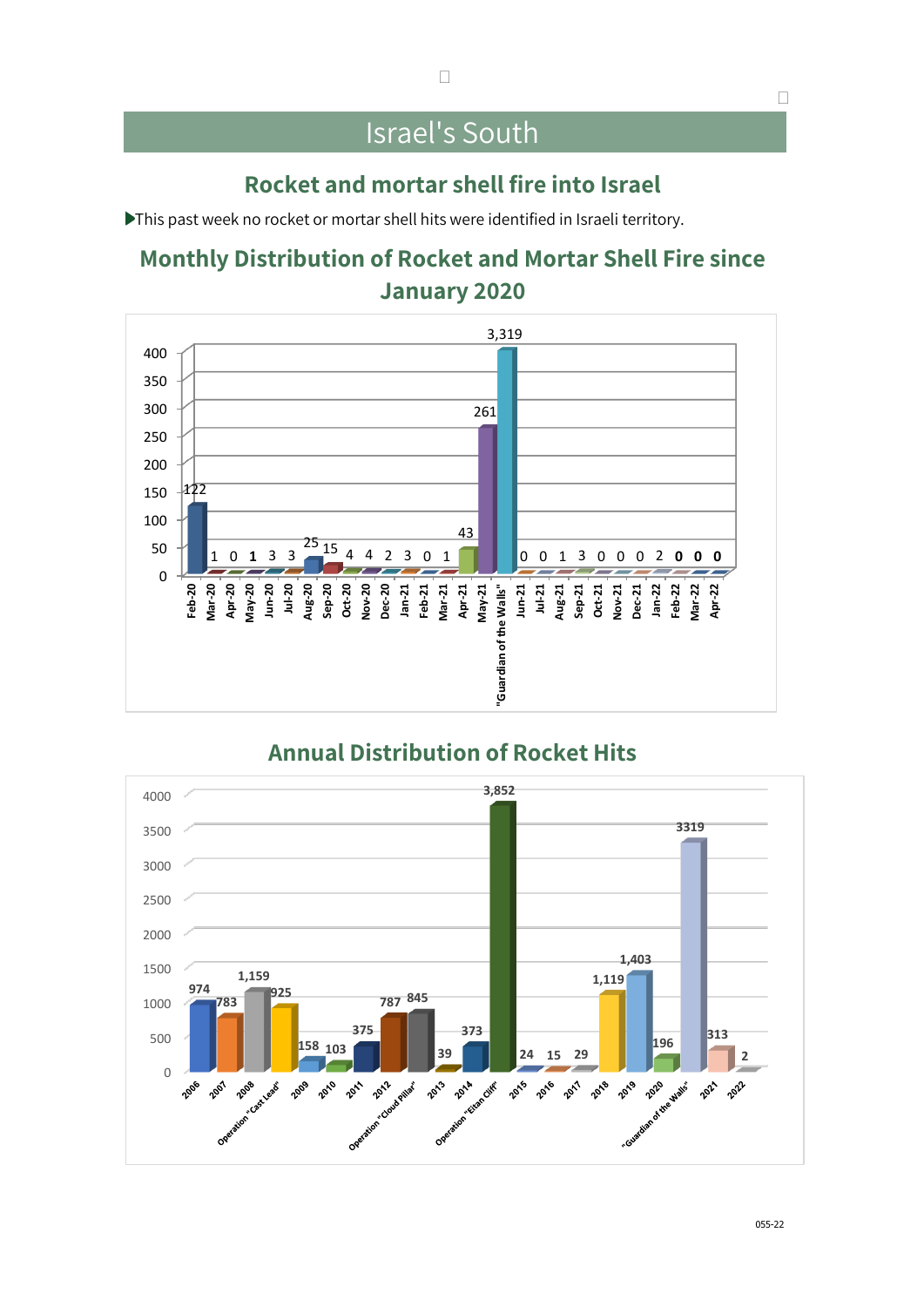## Developments in the Gaza Strip

### **Isma'il Haniyeh speaks with the UN envoy to the Middle East**

**Isma'il Haniyeh** spoke with **Tor Wennesland, the UN envoy to the Middle East peace process**. They discussed the Palestinian cause and recent developments, and Haniyeh updated Wennesland on Israel's recent activity, calling it a provocation of Muslim sensibilities during Ramadan. Hamas claimed Wennesland had praised his relations with Hamas, which he described as "constructive and strategic" (Hamas website, April 6, 2022).

### **Tension between Hamas and Egypt**

The Lebanese newspaper al-Akhbar reported that according to "Palestinian sources" tension had risen between Egypt and Hamas, allegedly because of Egyptian pressure. One example was Egypt's raising taxes on goods imported into the Gaza Strip. Another was Egypt's rejection of a request from a delegation of senior Hamas figures to leave the Gaza Strip through Egypt, forcing the delegation to return to Gaza. One of the "sources" said Egypt's objective was to prevent the Gaza Strip from participating in a possible military confrontation should Israel "cross red lines in Jerusalem during Ramadan." The "sources" said Egypt wanted to use extract a promise from Hamas not to enter a confrontation (Akhbar al-Youm, April 8, 2022).

## **PIJ leader interviewed**

**PIJ leader Ziyad al-Nakhalah** said in an interview that carrying out "activities" [i.e., terrorist attacks] in the Palestinian territories was not only a response to Israel's action but the duty of every Palestinian. He said suicide bombing attacks were the best proof that "resistance" was the correct choice. As to the possibility of the situation's deteriorating to the point of a general military action, he said the decision about responding from the Gaza Strip was in the hands of the "resistance" forces [i.e., the terrorist organizations]. Regarding the recent meeting of foreign ministers in the Negev and the normalization of relations between Israel and the Arab states, he claimed the Palestinians had to have the courage to say that the Arabs had abandoned them without assistance or support. He claimed the Arab states which tied their fortunes to Israel did not believe in the right of the Palestinians to "Palestine" (al-Manar, April 10, 2022).

## **Explosion in a PIJ post in the central Gaza Strip**

On **April 5, 2022**, the Palestinian media reported an explosion in a post belonging to the Jerusalem Brigades, the PIJ's military-terrorist wing, in the Nuseirat refugee camp in the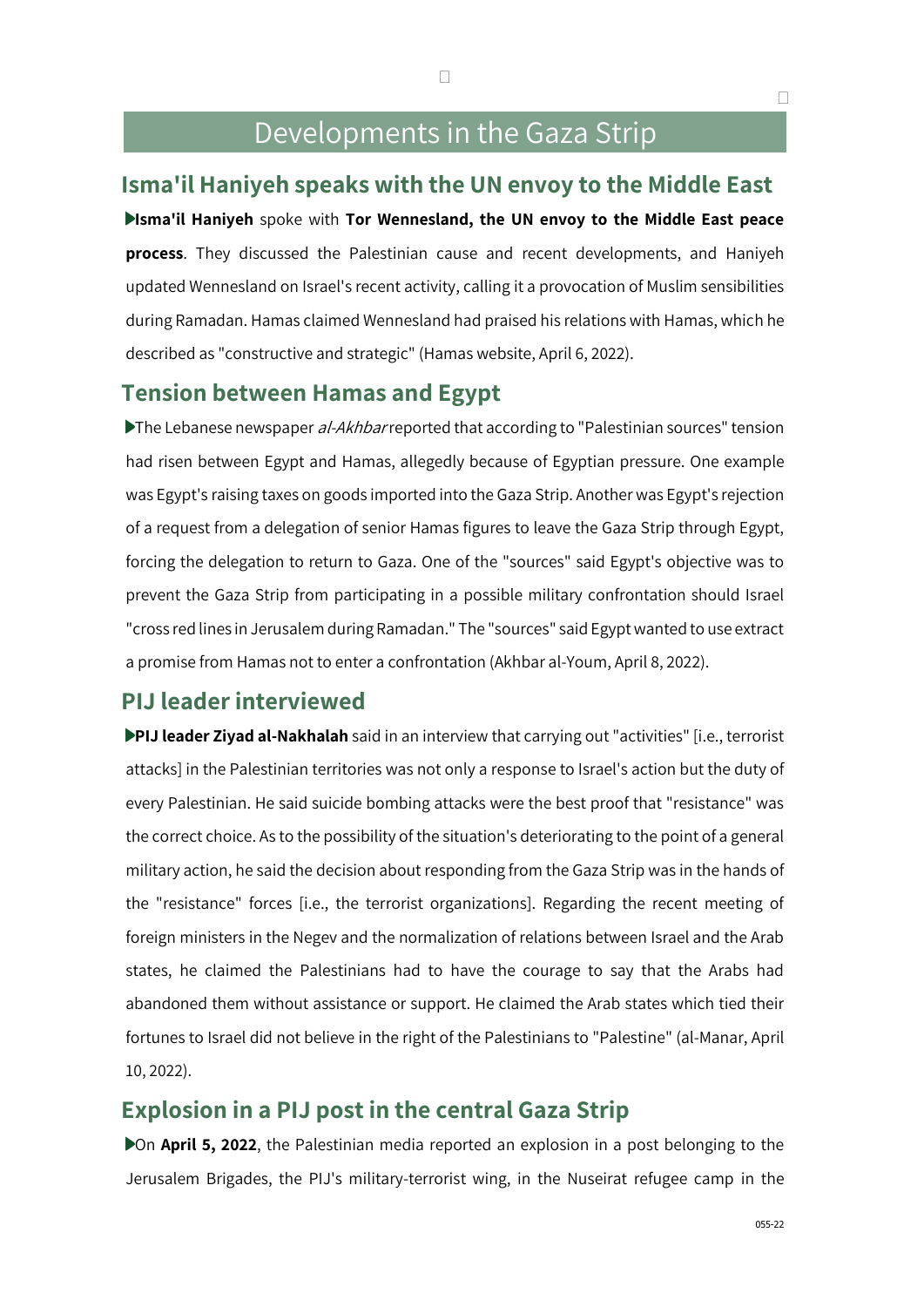central Gaza Strip. Three Jerusalem Brigades operatives were wounded (Ma'an, Amad, April 5, 2022). The cause of the explosion was not reported.



**The explosion in the PIJ post (Ma'an, April 5, 2022)**

## The Palestinian Authority (PA)

## **Palestinian reaction to the resignation of Israeli Knesset Member Idit Silman**

In response to the resignation of Israeli Knesset member Idit Silman, the PA foreign ministry warned that chaos was about to take over the Israeli government. According to the warning, Israel's right-wing parties could exploit the political chaos to strengthen their ideology among the public, construct settlements, destroy Palestinian structures and homes, and take control of additional areas in Jerusalem (PA foreign ministry website, April 8, 2022).

## **The Wafa list of Palestinians killed in recent events**

In the wake of recent events, Wafa, the official Palestinian news agency, has been keeping an updated list of the names of Palestinians who are killed (Wafa, April 12, 2022). An examination of the list showed that the names of the two terrorists who carried out the shooting attacks in Bnei Brak and Tel Aviv were not included on the list. That might be because Mahmoud Abbas had condemned the attacks. The Hamas-affiliated QudsN network, which opposes the PA, published an article protesting the lack of inclusion of their names on the list of shaheeds (QudsN, April 11, 2022).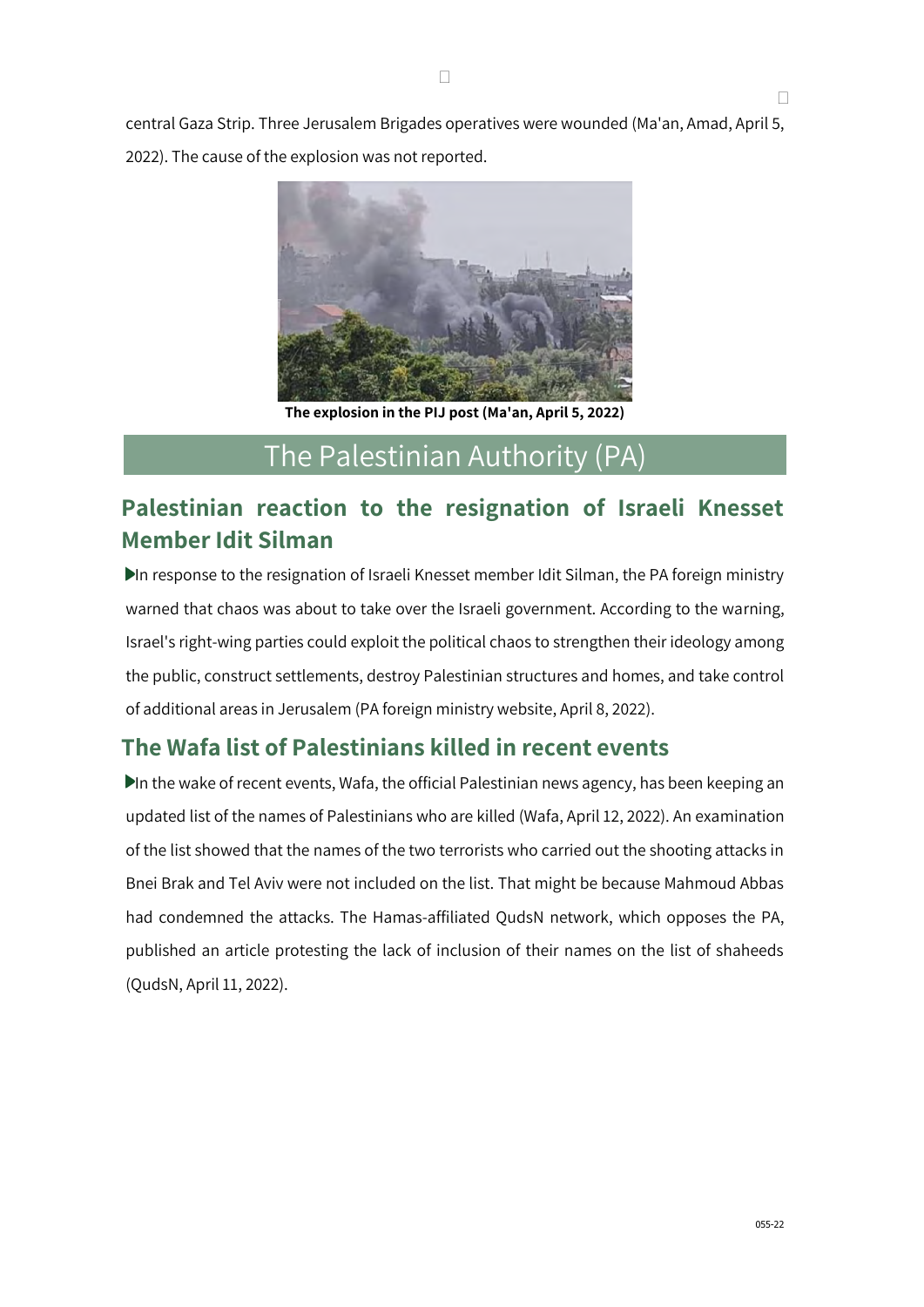## **The PA continues supporting and glorifying Nasser Abu Hamid**

On **April 10, 2022**, **Muhammad Shtayyeh**, accompanied by **Layla Ghanem**, governor of the Ramallah Province, paid a visit to the mother of **Nasser Abu Hamid<sup>5</sup>** , and joined her for the Ramadan fast-breaking meal. Muhammad Shtayyeh praised Umm Nasser Abu Hamid for her firm stance, and as representing all the mothers of prisoners who defended Palestinians imprisoned in Israel. Muhammad Shtayyeh stressed [the PA government] was doing its utmost to secure the release of the Palestinian prisoners in Israeli jails, and that the issue of the prisoners would continue to be the top priority of the Palestinian leadership (Muhammad Shtayyeh's Facebook page, April 10, 2022). At the event held to mark International Women's Day on **March 8, 2022**, Muhammad Shtayyeh also stressed Umm Nasser Abu Hamid as a role mode, and his admiration for her sacrifice for the sake of the Palestinian people.





**Muhammad Shtayyeh visits the mother of Nasser Abu Hamid (Muhammad Shtayyeh's Facebook page, April 10, 2022)**

<sup>5</sup> One of "**Umm Nasser" Abu Hamid's** son murdered an IDF soldier in the al-Am'ari refugee camp in Ramallah by throwing a marble slab on this head from a rooftop on May 26, 2018. Five other sons of Umm Nasser are imprisoned in Israeli jails for involvement in carrying out terrorist attacks.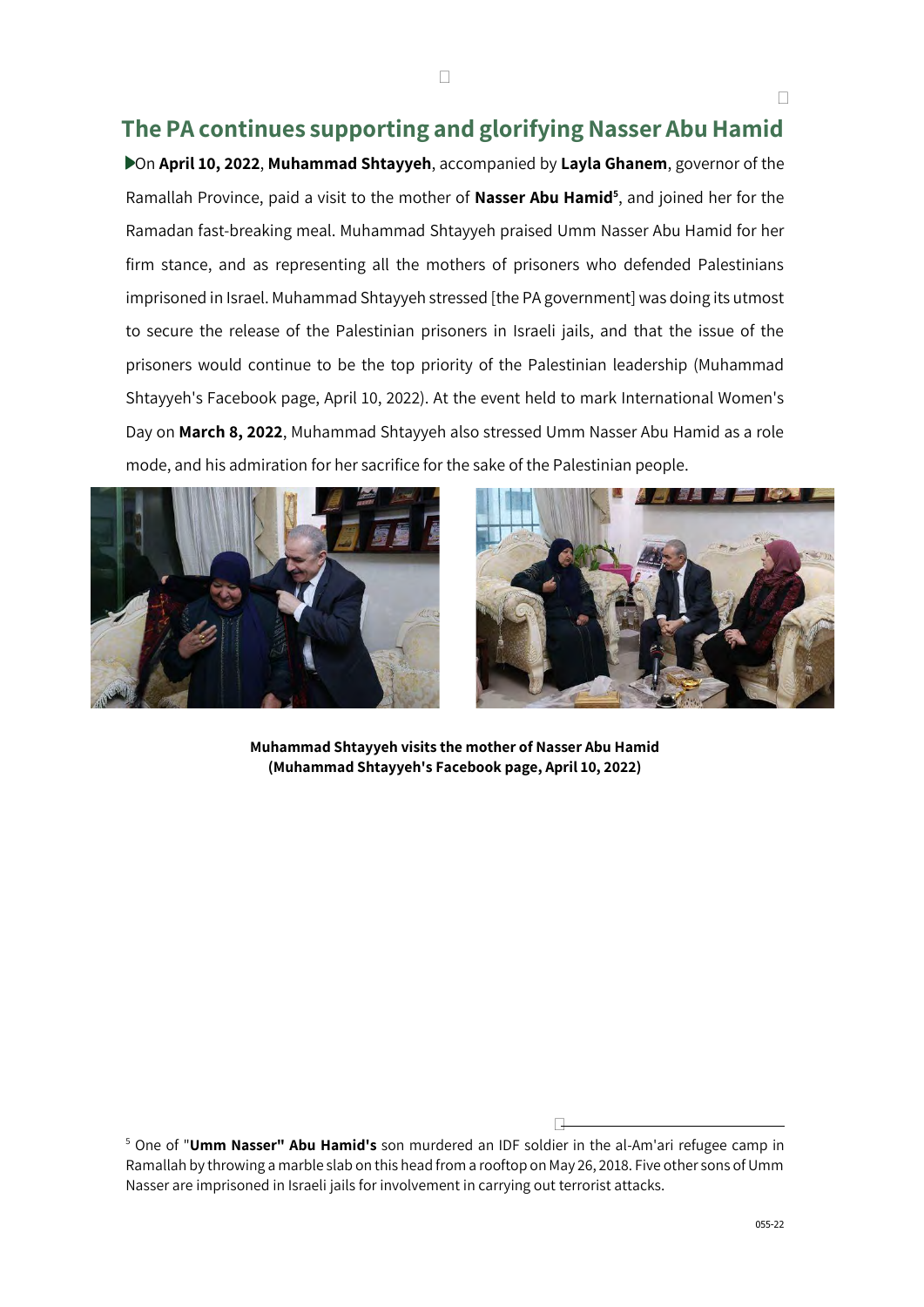## Appendix

Palestinians continued throwing rocks and Molotov cocktails at Israeli vehicles driving on the roads in Judea and Samaria. The more prominent events were the following:<sup>6</sup>

**April 11, 2022**: Rocks were thrown at an Israeli vehicle near Bayt Ummar, north of Hebron. No casualties were reported; the vehicle was damaged.

**April 11, 2022**: Rocks were thrown at an Israeli vehicle near Bayt Hanina, north of Jerusalem, causing a traffic accident. Four people were injured, three of them children, and evacuated to a hospital (Magen David Adom spokesperson's unit, April 11, yea).

**April 11, 2022**: Rocks were thrown at an Israeli vehicle west of Ramallah. One person was injured and the vehicle was damaged.

**April 10, 2022**: Rocks were thrown at an Israeli bus on the Husan bypass road, west of Bethlehem. No casualties were reported; the bus was damaged.

**April 10, 2022**: Rocks and a paint bottle were thrown at an Israeli bus at a junction southeast of Bethlehem. No casualties were reported; the bus was damaged.

**April 10, 2022**: Rocks were thrown at an Israeli bus near Hizma, northeast of Jerusalem; the bus was damaged.

**April 10, 2022**: Rocks were thrown at an Israeli bus between Ariel and Tapuah, southwest of Nablus. No casualties were reported; the bus was damaged.

**April 10, 2022**: Molotov cocktails were thrown at an Israeli vehicle on the Husan bypass road, west of Bethlehem. No casualties were reported.

**April 10, 2022**: Rocks were thrown at an Israeli vehicle and bus near al-Aroub and near the Halhul Junction, north of Hebron. No casualties were reported; the vehicles were damaged.

**April 10, 2022**: An IED and tires with gas balloons inside were place on the road near Deir Abu Mashal, northeast of Modi'in. No casualties were reported.

**April 10, 2022**: Three Molotov cocktails were thrown at the security road of Ofra, northeast of Ramallah. No casualties were reported.

 $6$  All information and reports are from Rescue Without Borders in Judea and Samaria unless otherwise noted.